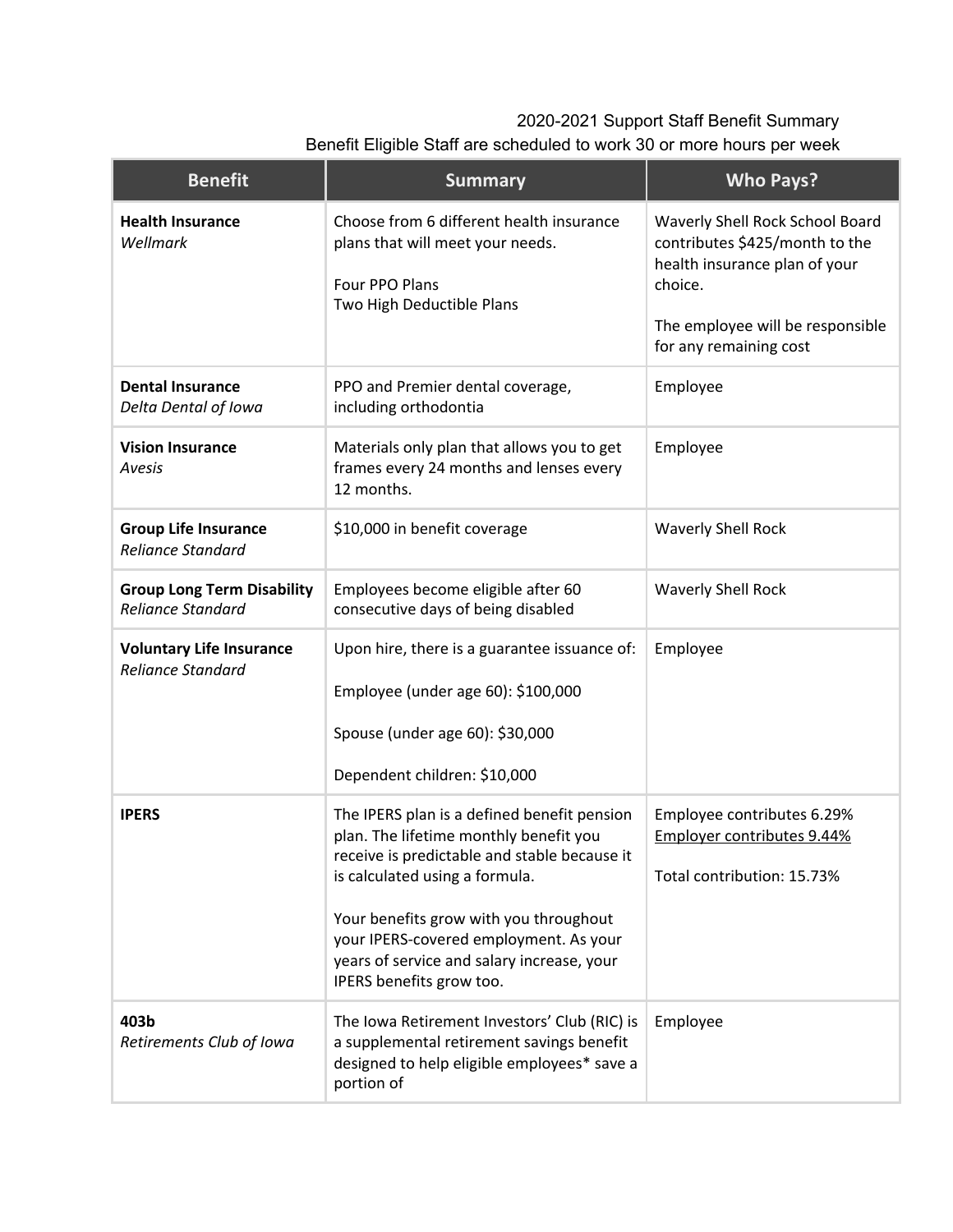|                                                                                           | current wages for future income needs.<br>There are no vesting requirements!                                                                                                                                                                                                                                                                                                                                                                                                         |                           |
|-------------------------------------------------------------------------------------------|--------------------------------------------------------------------------------------------------------------------------------------------------------------------------------------------------------------------------------------------------------------------------------------------------------------------------------------------------------------------------------------------------------------------------------------------------------------------------------------|---------------------------|
| <b>FMLA</b>                                                                               | Up to 12 weeks of job-protected leave for<br>eligible employees. Leave reason must be a<br>qualifying reason under the FMLA<br>regulations.                                                                                                                                                                                                                                                                                                                                          | <b>NA</b>                 |
| <b>Medical and Dependent</b><br><b>Care Flexible Spending</b><br>Advantage Administrators | Your Flex Benefits Plan allows you to set<br>aside dollars each year from your paycheck<br>to pay for qualified health and dependent<br>care expenses. These dollars are deducted<br>from your wages before any income or<br>social security taxes are paid. By using this<br>tax savings plan, you will not only notice an<br>increase in your take-home pay, but you<br>will also have access to a reimbursement<br>account throughout the year to pay your<br>qualified expenses. | Employee                  |
| <b>Health Savings Account</b><br>Advantage Administrators                                 | An HSA works with a high deductible health<br>plan (HDHP) and allows you to use<br>before-tax dollars to reimburse<br>yourself for eligible out-of-pocket medical<br>and dependent care expenses, which in<br>turn saves you on taxes and<br>increases your spendable income.                                                                                                                                                                                                        | Employee                  |
| <b>Accident and Critical Illness</b><br>Assurity                                          | Supplemental coverage to help cover the<br>cost related to accidents and critical illness                                                                                                                                                                                                                                                                                                                                                                                            | Employee                  |
| <b>Personal Days</b>                                                                      | Three personal days each school year                                                                                                                                                                                                                                                                                                                                                                                                                                                 | <b>Waverly Shell Rock</b> |
| <b>Sick Days</b>                                                                          | Ten sick days for personal illness. The<br>number of sick days increases each year<br>until you hit a maximum of 15 days. A<br>portion of these days can be used for<br>family illness.                                                                                                                                                                                                                                                                                              | <b>Waverly Shell Rock</b> |
| <b>Emergency Leave</b>                                                                    | Up to seven days of paid leave to use for<br>emergency leave for a qualified family<br>member.                                                                                                                                                                                                                                                                                                                                                                                       | <b>Waverly Shell Rock</b> |
| <b>Bereavement Leave</b>                                                                  | Paid time off when an employee has the<br>death of a qualifying family member.                                                                                                                                                                                                                                                                                                                                                                                                       | <b>Waverly Shell Rock</b> |